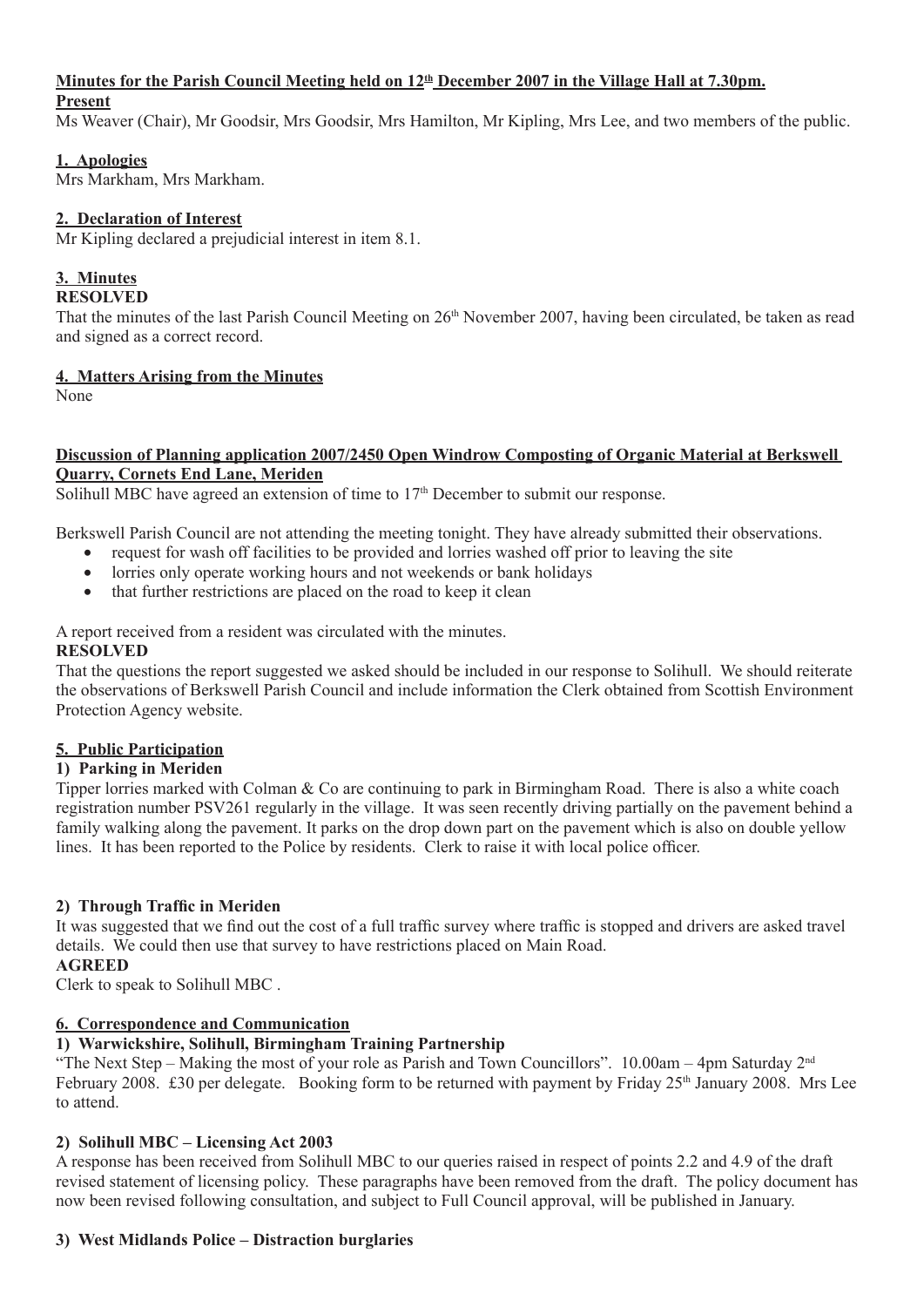Two emails have been received in respect of distraction burglaries in the area. People are claiming to be from either Npower or the Water Board. It is advised that identification of the caller is checked on the following numbers : Npower 08456 0111 102 and Severn Trent 08457 500 500. Clerk will put details on the notice boards.

# **ADDITIONAL**

### **4) Christmas Tree**

A resident has queried where the other Christmas tree is and why the lights are not on the tree on the island. We have only ever had the one tree.

#### **AGREED**

Clerk to check the current situation with the tree on the island with Clive Jones.

#### **5) Cricket Club Trophy**

We have been asked if we would kindly agree to store a silver trophy which the Cricket Club have won, in the filing cabinet at the Library.

#### **AGREED**

Trophy can be stored in the library. Clerk to check position with libraries insurance.

#### **6) West Midlands Police – Rural Assembly Meeting**

Minutes of the last Rural Assembly Meeting held on 4<sup>th</sup> October copied and handed out to Councillors. The next meeting is on Thursday 17<sup>th</sup> January 2008 at 7.30pm in the Civic Suite at the Council House. Mr Markham to attend.

#### **7. Receive Reports**

#### **1) Solihull Partnership Forum Meeting**

Chair and Clerk attended Solihull Partnership Forum held by Sustain and Solihull Partnership to learn about developments to the structure for the Local Strategic Partnership and to receive an update on the new Sustainable Community Strategy for Solihull. Awaiting copy of the draft Community Strategy and meeting notes. To be circulated once received for comments by 31st January.

#### **2) Village Appraisal**

An update was given on the current position of the Village Appraisal. Results have been analysed from the WI. Representatives from the Steering Group attended Meriden School to speak to the Children. Information has been collated from the children and is yet to be analysed. Next meeting is Thursday 13th December 7.30pm in the Heart of England Social Club.

#### **RESOLVED**

That the sub-committee meetings on 13<sup>th</sup> February 2008 and 19<sup>th</sup> March 2008 be used as open meetings for the Village Appraisal.

### **8. Village Matters**

#### **1) Public Conveniences**

Estimate received from a local building contractor to demolish the toilet block and remove all debris from site. Seal off water and electric supplies. Remove concrete base. Level ground and lay turf. £10,175 (+VAT £1780.63); Total £11,955.63.

Clerk has arranged a site visit to the bus shelter adjacent to the toilets with Susan East, Neighbourhood Co-ordinator and representative from Solihull MBC who can advise on the soil erosion and necessity to move shelter. Thursday 13th December 12pm meeting at The Bulls Head car park.

Water bill has been received for period of 23<sup>rd</sup> August 07 to 28<sup>th</sup> November 07 for £280.00. This is not an estimate. The toilets have consumed 115 cubic metres of water although they are closed. This is high water consumption even compared to when toilets were open.

#### **RESOLVED**

Clerk to check with Solihull MBC that we can use somebody else to carry out work on the public conveniences or for them to requote.

Clerk, and either Mr or Mrs Goodsir to attend bus shelter site visit.

Clerk to contact Chris Dean who has the keys for the public conveniences to turn off water and electricity.

#### **2) Solihull Area Committee**

Meriden Parish Council are to provide five issues which we would like to take to the Solihull Area Committee to consolidate with other Parish Councils.

# **RESOLVED**

That the following issues be raised. Antisocial behaviour; WALC's protocol for parish and town councils to be involved in the provision of services; traffic calming; poor bus service into Solihull particularly in evening; traffic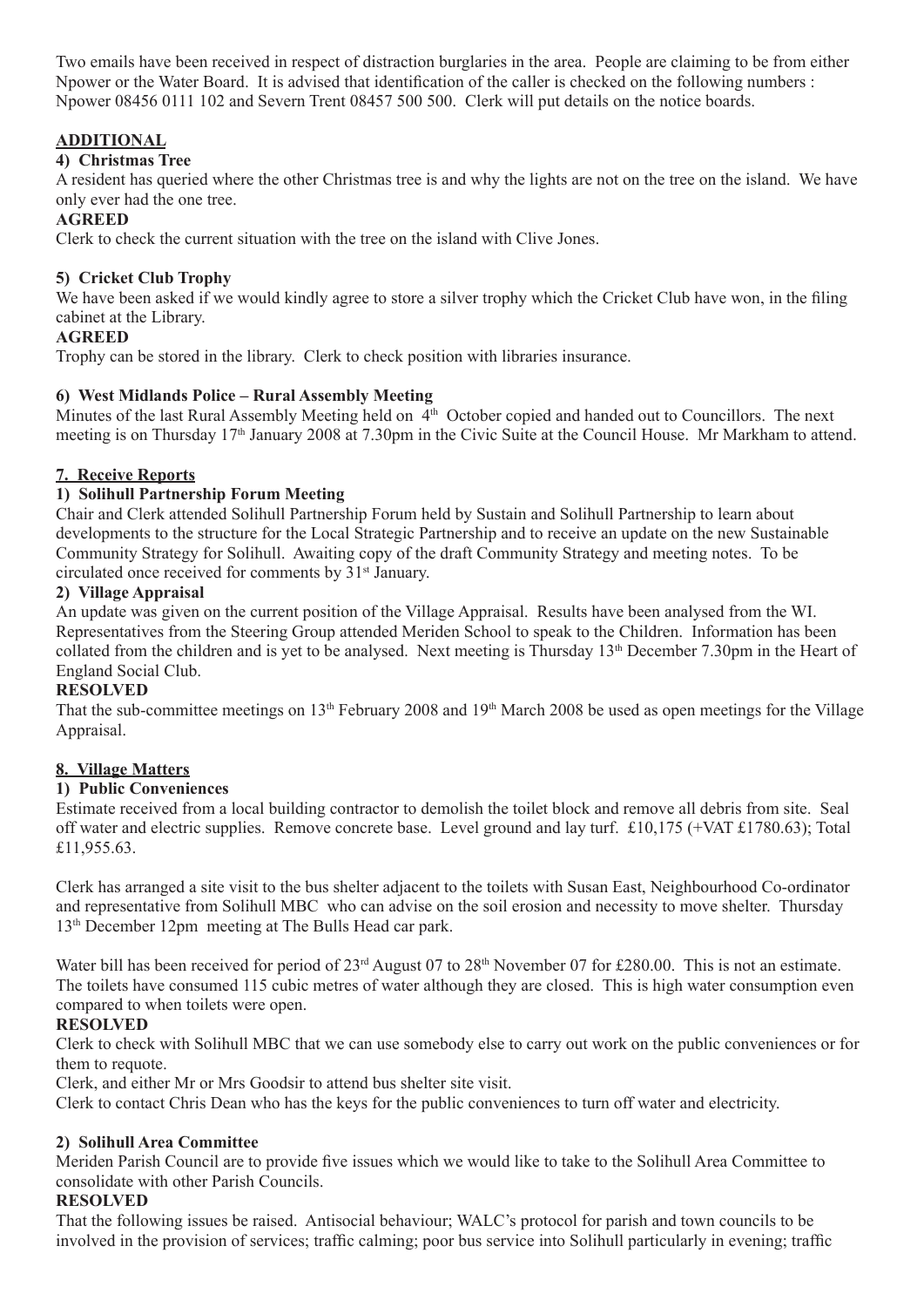wardens.

# **3) Local Council Charter**

Parish and Town Council have been asked to sign up to the Charter. Representatives of the Parish Council have therefore been invited to attend the Solihull Area Committee meeting on 17th January (venue to be confirmed) to be involved in final discussions.

# **AGREED**

Ms Weaver and Mr Kipling to attend.

# **4) Aggregate Levy Fund**

The closing date for applications this financial year has passed. It is not yet confirmed whether the fund will be available for application next financial year. Clerk has diarised to check.

# **5) ID Cards**

Draft circulated at meeting for approval.

### **RESOLVED**

That ID cards be produced by the Clerk for each Councillor. To include a telephone number for confirmation of ID. Date and logo off the website.

# **6) Pond**

A meeting has been arranged for 1.30pm on Monday 17<sup>th</sup> December at The Bulls Head with Stuart Nelmes of BWB Consulting Limited (Integrated Engineer and Environmental Consultants) and Susan East, Neighbourhood Coordinator Solihull MBC. The meeting is to discuss the Breathing Spaces grant application.

### **AGREED**

Ms Weaver, Clerk, Mr and Mrs Goodsir to attend.

# **7) Tenders for Contracts for year 2008/2009**

A list of tenders per contract is circulated for discussion. (Copy attached to minutes.)

# **RESOLVED**

Contract 1 awarded to Mr Ball Contract 2 awarded to Advanced Maintenance Services Contract 3 awarded to SMG Contract 4 awarded to SMG Contract 5 awarded to SMG Contract 6 awarded to suspend as toilets now closed.

# **8) Remembrance Sunday**

### **AGREED**

Thank you letters to Mr Moorhouse, Mr Hammon and Mr Barstow for involvement and organisation in the Remembrance Day Service.

### **9) 900 Bus Service**

Clerk contacted Mike Fox at West Midlands Travel garage where the 900 service is run from. He answered specific questions raised by Clerk which were read out.

### **RESOLVED**

To invite representative to an open meeting in February for further discussion.

### **9. Planning Matters**

1) P/A 2007/2573 – Heathfield – Cornets End Lane, Meriden First floor dormer extension.

### **RESOLVED**

Over intensification of green belt site.

2) P/A 2007/2351 – 118 Fillongley Road, Meriden

Full plans approval for retrospective garage extension and new boundary wall.

3) P/A 2007/2450 – Berkswell Quarry, Cornets End Lane, Meriden

Open Windrow Composting of Organic Material

### **RESOLVED**

To respond raising questions provided in the report, to reiterate Berkswell Parish Councils comments and to incorporate information from DEFRA website.